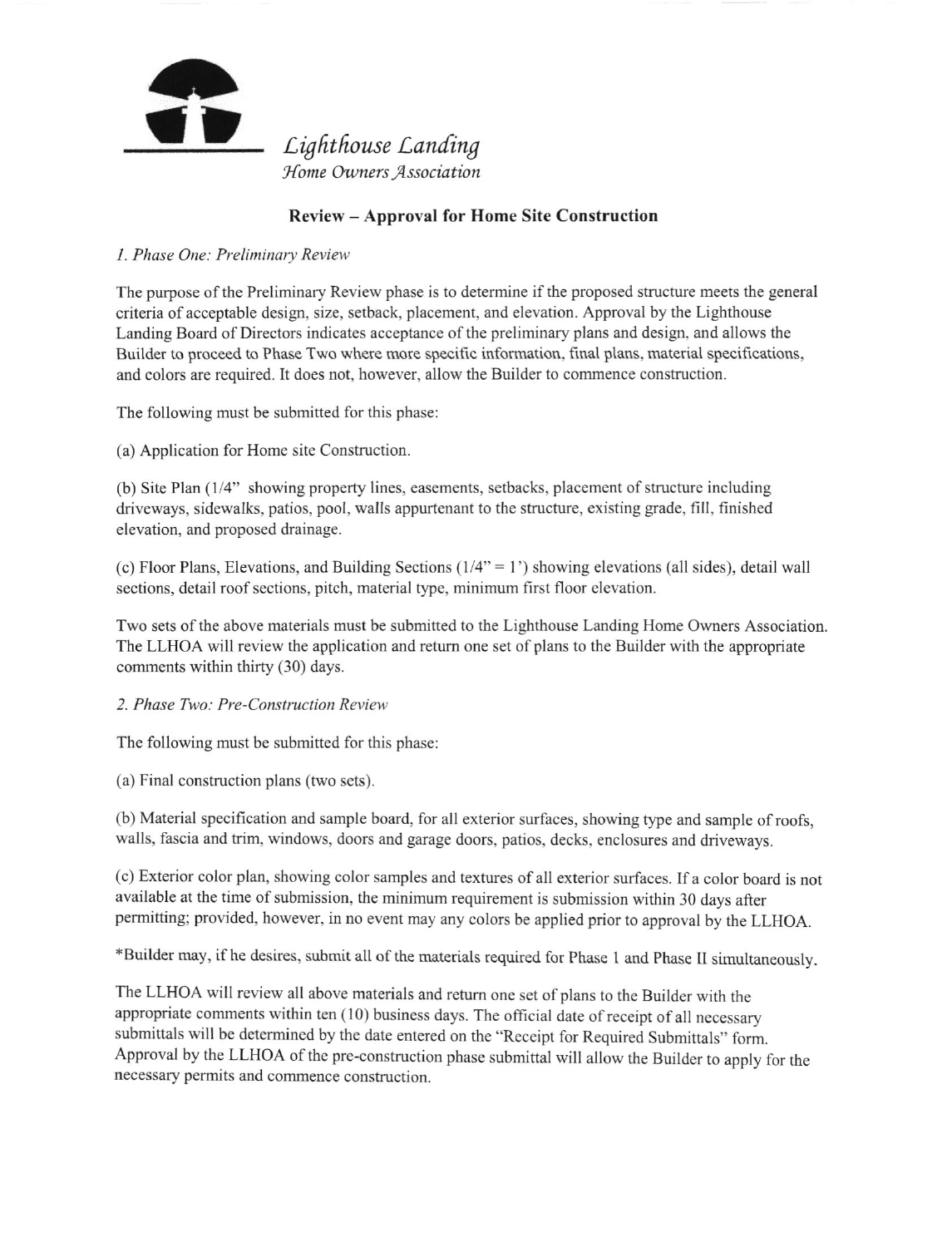

## **Application for Home Site Construction**

This application for a home site construction is hereby submitted for review.

I understand that no construction shall commence in any manner or respect until approval by the LLHOA has been granted.

| Applicant – (Owner / Builder) |  |
|-------------------------------|--|
|-------------------------------|--|

Date

Signature

|                                                  |                                                                                                                                                                                                                                               | Lot $\#$ $\qquad \qquad$ Address $\qquad \qquad$ Address $\qquad \qquad$                                                                                                                                                       |  |
|--------------------------------------------------|-----------------------------------------------------------------------------------------------------------------------------------------------------------------------------------------------------------------------------------------------|--------------------------------------------------------------------------------------------------------------------------------------------------------------------------------------------------------------------------------|--|
|                                                  |                                                                                                                                                                                                                                               | Phone                                                                                                                                                                                                                          |  |
|                                                  | Email <u>contract and the contract of the set of the contract of the set of the set of the set of the set of the set of the set of the set of the set of the set of the set of the set of the set of the set of the set of the s</u><br>Owner |                                                                                                                                                                                                                                |  |
|                                                  |                                                                                                                                                                                                                                               | Address and the contract of the contract of the contract of the contract of the contract of the contract of the contract of the contract of the contract of the contract of the contract of the contract of the contract of th |  |
|                                                  | Phone                                                                                                                                                                                                                                         | Cell Phone                                                                                                                                                                                                                     |  |
|                                                  |                                                                                                                                                                                                                                               |                                                                                                                                                                                                                                |  |
| This residence is being constructed (Check One): |                                                                                                                                                                                                                                               |                                                                                                                                                                                                                                |  |
|                                                  |                                                                                                                                                                                                                                               | Spec Home On Contract                                                                                                                                                                                                          |  |
|                                                  |                                                                                                                                                                                                                                               | Anticipated Start Date<br>Project Completion Date                                                                                                                                                                              |  |